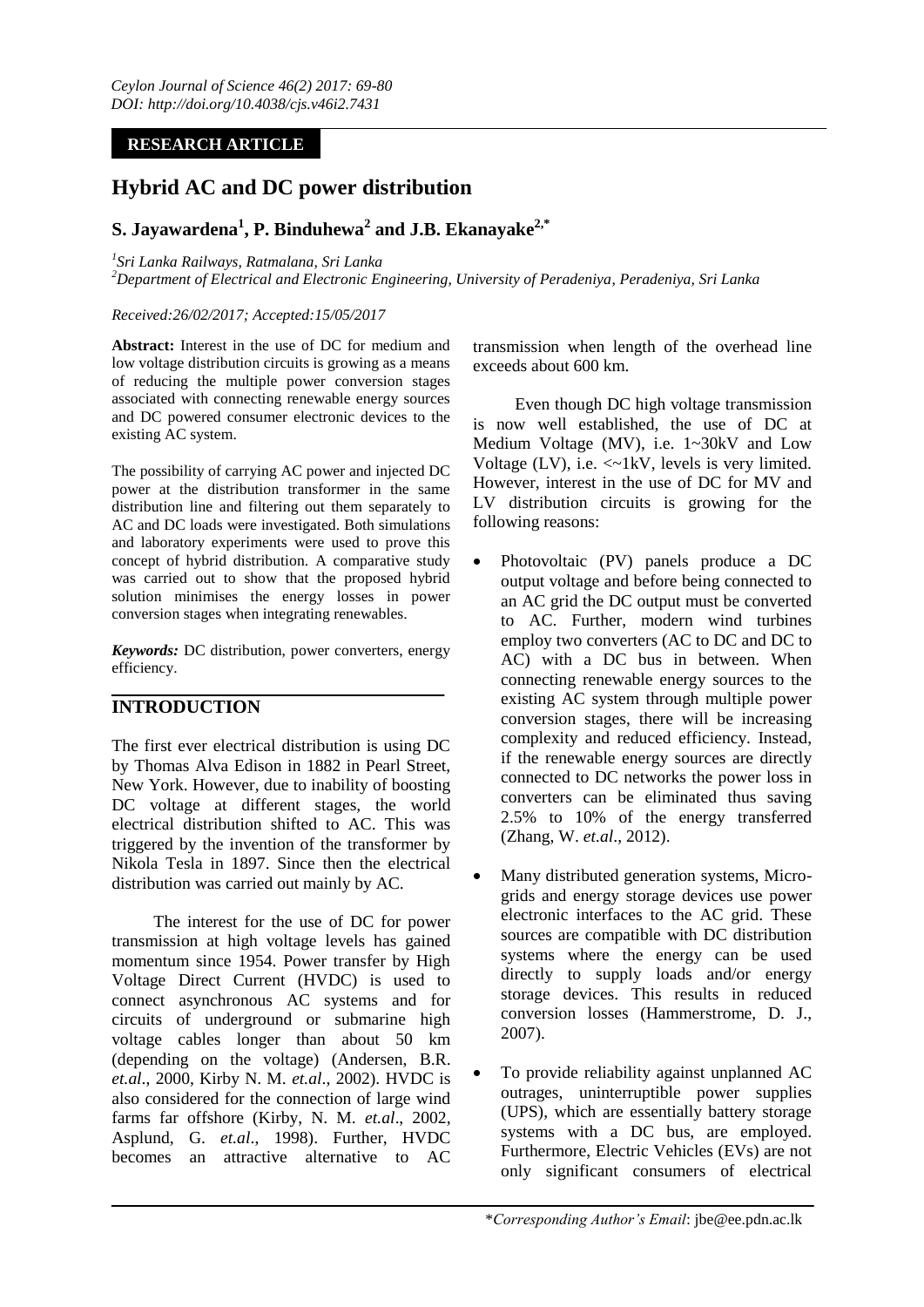power, but their batteries could also provide improved grid reliability and energy storage whenever they are grid-connected. The conversion stages associated with these distributed energy storage devices are reduced if they are used with a DC network.

- With the unprecedented development of electronic technology, DC powered consumer electronic devices such as computers, televisions and cordless tools have become a significant part of the system load. For example in a typical home, except the washing machine and fridge/freezer all the other appliances/components are DCinternal or native-DC loads. Most of these appliances when connected to the AC system employ Switch Mode Power Supplies (SMPSs).Efficiency of these SMPSsare rather low and is in the range of  $30 - 40\%$ for external converters like those used in laptop computers and 65-70% of internal converters. If these appliances are fed with DC, a DC to DC converter is required in some application to match the DC bus voltage with the internal voltage of the appliance. The efficiency of a DC to DC converter is rather high and is in the range of 85-95%. As the energy consumption of consumer electronic equipment increases, supplying energy through the traditional AC system will become less efficient and more complex, because more of the energy must be converted to DC.
- Overall energy efficiency can be enhanced when in addition to a low-voltage AC network, buildings and homes also have a low-voltage DC supply. In the future, homes will have heat-pumps, photovoltaic systems and charging points for Electric Vehicles. All these devices use power electronic converters with filters to connect to the AC grid. Major cost savings can be realized by avoiding the complex converter systems.

Different concepts for distribution of electricity through DC at MV and LV levels and their comparison with AC system is reported in the literature.Salonen, P. *et.al*. (2008) discusses a number of different connection topologies of LVDC distribution system and the way loads can be connected to them. In order to utilise all three wires of the existing LV distribution system a 750 V bipolar DC distribution is considered and

protection required for safety is discussed. A loss comparison between AC vs DC distribution is reported in (Starke, M. *et.al*., 2008). Even though the exact benefits of DC distribution depends on the system voltage used and the proportion of AC to DC loads, thisarticle shows that for similar maximum voltage levels ( $\sqrt{2}$  times rms for AC) and AC loads to DC loads proportion of 50% to 50%, the DC incur low losses compared to AC. A comparison of DC distribution over AC for MV applications are presented in (Korytowski, M., 2011). A comparison of the performance of the MVDC system over MVAC system is presented under steady state operation and under different faults. Even though DC distribution is considered as a preferred option considering the benefits such as higher power capacity for a given cable size, enhanced reliability, low losses and voltage quality improvement (Salonen, P. *et.al*., 2008), the most of the configurations proposed in the literature demand considerable changes to the existing infrastructure and more complex arrangements.

Considering the fact that existing loads such as motors are AC driven and many other loads such as entertainment and IT equipment are DC driven, in this paper a hybrid distribution approach is proposed. Even though a hybrid approach is presented in (Pasonen, R., 2014), it requires five wires for distribution of AC and DC separately. Only the neutral wire is utilised by both systems. In Basu, K.P. *et.al*.(2005) and Gopi, C.*et.al*. (2016), the feasibility of converting a double circuit AC line into composite AC-DC power transmission is demonstrated. Here, DC power is obtained through a 12-pulse Rectifier Bridge used in HVDC and injected to the neutral point of the secondary of sending end transformer and inverted at the receiving end. Three conductors of the second line provide return path for the DC current. Zigzag connected winding is used at both ends to avoid saturation of transformer due to DC. The simultaneous AC-DC transmission has been investigated in Choudhary,V.*et.al*. (2011)using PSCAD/EMTDC simulations to study its feasibility for a double circuit line.The schemes presented in (Basu, K.P.*et.al*., 2005,Choudhary,V.*et.al*., 2011) are mainly for transmission applications, and needs two three winding transformers of Star-Zigzag-Delta and four converter bridged on both sending and receiving ends. This arrangement will not be technically or economically attractive for the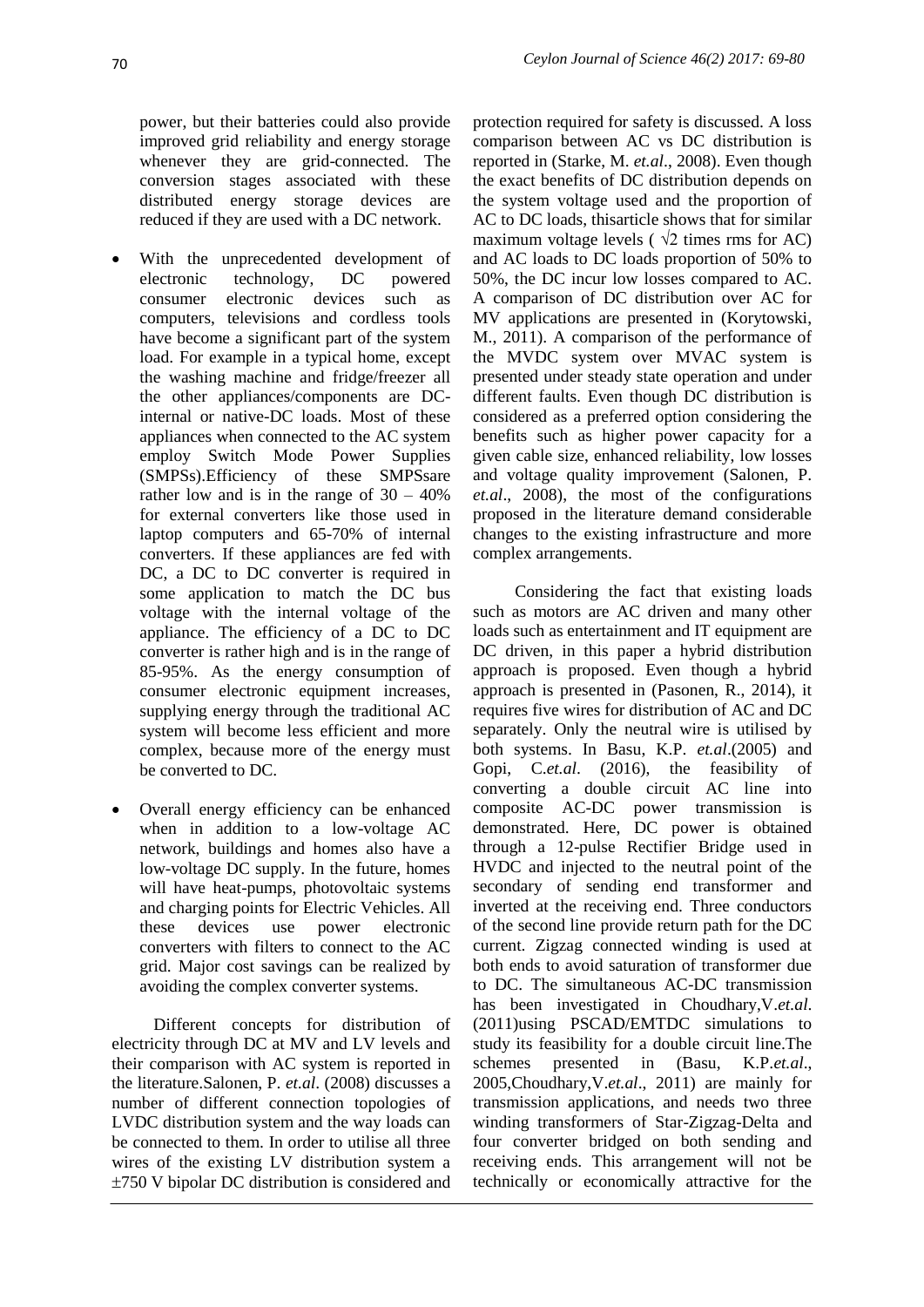distribution end of the power system. Therefore in this paper a scheme which can be introduced to distribution circuits with minimum changes to the existing scheme is proposed.

## **AC AND HYBRID DISTRIBUTION OF PV PV**

#### **power distribution using AC: Existing scheme**

In existing applications, a PV array is connected to the AC system through an inverter. Commonly used topologies are: strings connected in parallel to a central inverter, strings connected through multiple inverters, and individual modules connected through micro-inverters. The connection of a PV array into a central inverter is shown in Figure 1. In the figure central inverter operating on PWM is utilised. The voltage is then boost to 33 kV and connected to the 33 kV distribution busbar.

## **Hybrid PV power distribution – Proposed scheme**

Figure 2 shows a hybrid scheme in which output DC from the PV array is send through the distribution line as a train of pulses. This scheme needs a three winding transformer at the consumer end.

The different components in Figure 2 are described below:

#### a) Injection transformer

This is a three-phase distribution transformer of which the primary is delta-connected. As shown in Figure 3, the secondary is connected as star. The pulse output of the single phase H-bridge is connected between the star point and the ground. The phase voltages are given by:

$$
v_a = v_{pulse}(t) + V_m \sin \omega t \tag{1}
$$

$$
v_b = v_{pulse}(t) + V_m \sin(\omega t - 2\pi / 3)
$$
 (2)

$$
v_c = v_{pulse}(t) + V_m \sin(\omega t - 4\pi / 3)
$$
 (3)

where  $v_{pulse}(t)$  is the pulse waveform injected to the neutral and  $V_m$  is the maximum value of AC voltage.







Figure 2: Proposed connection of a large PV array to the distribution network.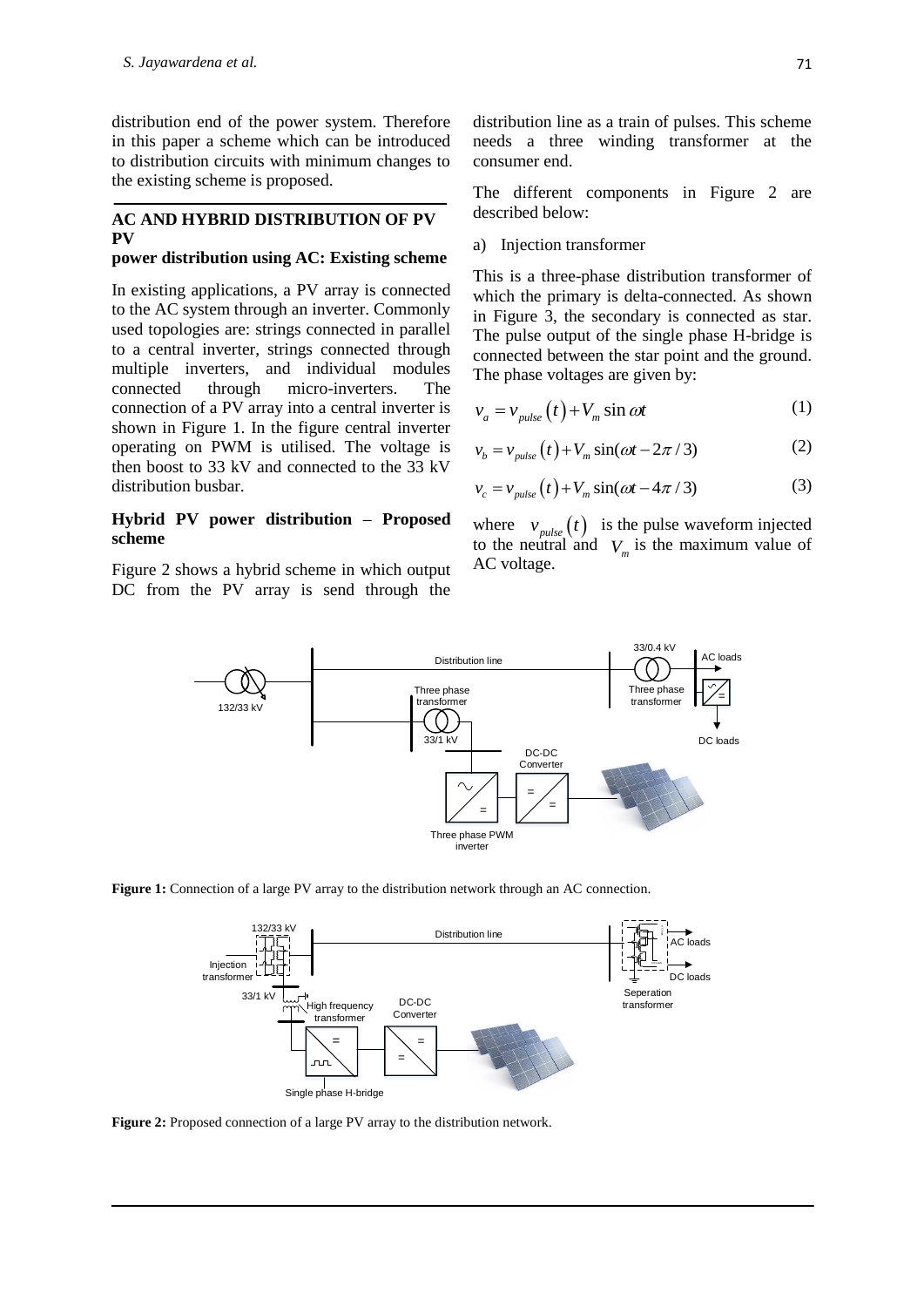

**Figure 3:** Injection transformer.

#### b) Separation transformer

This is a three-phase, three-winding transformer of which the primary is star-grounded. Secondary windings are connected in such a way that the difference between two output phase voltages makes the AC voltage of one phase (shown in Figure 4) and similarly the other two phases. The injected pulse voltage is obtained by connecting all the tertiary windings in series. In order to minimise losses associated with the high frequency pulse passes through this transformer, core should be designed with low-loss magnetic material.

Therefore, the waveform of the extracted AC voltage of one phase in the secondary side of the separation transformer is given by:

$$
v_{ab} = k \left[ v_{pulse}(t) + V_m \sin \omega t \right]
$$

$$
- k \left[ v_{pulse}(t) + V_m \sin(\omega t - 2\pi / 3) \right]
$$

$$
= \sqrt{3k'V_m \sin(\omega t - 2\pi / 6)} \tag{4}
$$

where *k'* is the turns ratio between primary and secondary

Similarly the three-phase system is formed by  $v_{bc}$  and  $v_{ca}$  (only  $v_{ab}$  is shown in Figure 4)

The waveform of output pulse voltage from the series connected tertiaries of the separation transformer is given by:

$$
v_{ab} = k \text{''}[v_{pulse}(t) + V_m \sin \omega t]
$$
  
\n
$$
v_a
$$
  
\n
$$
+ k \text{''}[v_{pulse}(t) + V_m \sin(\omega t - 2\pi / 3)]
$$
  
\n
$$
+ k \text{''}[v_{pulse}(t) + V_m \sin(\omega t - 4\pi / 3)]
$$
  
\n
$$
= 3k \text{''}v_{pulse}(t)
$$
  
\n(5)



**Figure 4:** Separation transformer.

## c) Single phase H-bridge

Figure 5 shows the H-bridge circuit. When two Insulated Gate Bipolar Transistors (IGBT),  $S_1$ and  $S_4$  are ON and two IGBTs,  $S_3$  and  $S_2$  are OFF. The voltages across A and B  $(V_{AB})$  hasa positive voltage corresponding to the output of the PV array. Once the states of switches are inverted, the terminal voltage becomes the negative of the PV output voltage. In this application the ON/OFF time of each pair of switches was set to be 50% of the switching period thus to obtain 0.5 duty cycle pulse waveform.



**Figure 5:** H-bridge.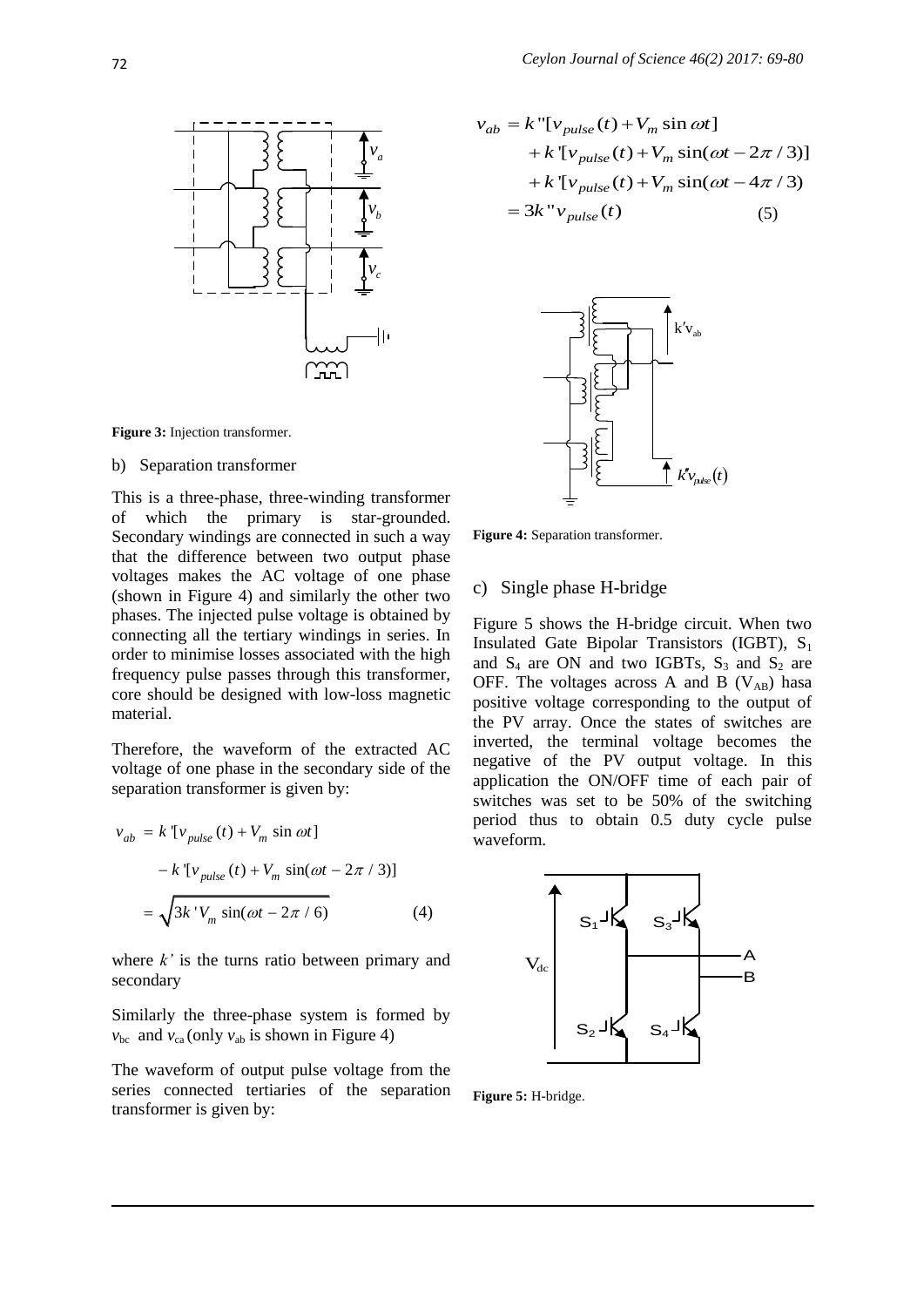### **Comparison of the AC and Hybrid distribution**

In this comparison it was assumed that the PV panels associated with two systems shown in Figures 1 and 2 are identical. The following assumptions were made:

Rated voltage of the PV panel *VPV*

Rated power of the PV panel  $P_{PV}$ 

Grid side phase voltage (secondary of the transformer) *VGrid*

Modulation index of PWM 
$$
m_a = 0.9
$$

PWM and pulse converter is operating at the unity power factor

Three phase PWM converter is shown in Figure 6.



**Figure 6:** Three phase converter.

The relationship between grid side voltage and *Vdc* is given by

$$
V_{Grid} = 0.353m_a \tag{6}
$$

Assuming at the rated conditions, the duty ratio of the DC-DC converter is  $d_1$ 

$$
V_{dc} = d_1 V_{PV} \tag{7}
$$

Figure 7 shows the voltage and current waveforms for PWM switching. It was assumed that the mid-point of the dc link is connected to the neutral of the input transformer. Therefore the voltage rating of the IGBTs is given by

$$
Voltage rating = V_{dc} = d_1 V_{PV} = \frac{V_{Grid}}{0.353 m_a}
$$
 (8)

Assuming that the efficiency of the DC-DC converter is  $\eta_{DC}$  and that of the converter is  $\eta_{VSC}$ 

$$
3V_{Grid}I_{Grid} = P_{PV} \times \eta_{DC} \eta_{Pulse}
$$
 (9)

where I<sub>Grid</sub> is the rms value of the ac current shown in Figure 2

Therefore the current rating of the switch is given by

$$
Current rating = 0.33 \frac{P_{PV} \times \eta_{DC} \eta_{Pulse}}{V_{Grid}} \tag{10}
$$

Assuming that the IGBT and its anti-parallel diode has the same ON state voltage drop, *VON*, the conduction losses were calculated approximately as:

$$
Conduction losses = 3 \times I_{Grid} \times V_{ON}
$$
 (11)

If the PWM frequency is  $f_{\text{PWM}}$ , switching losses are approximately given by *3VdcIGridfPWM*.



Figure 7: Current and voltage for PWM switching.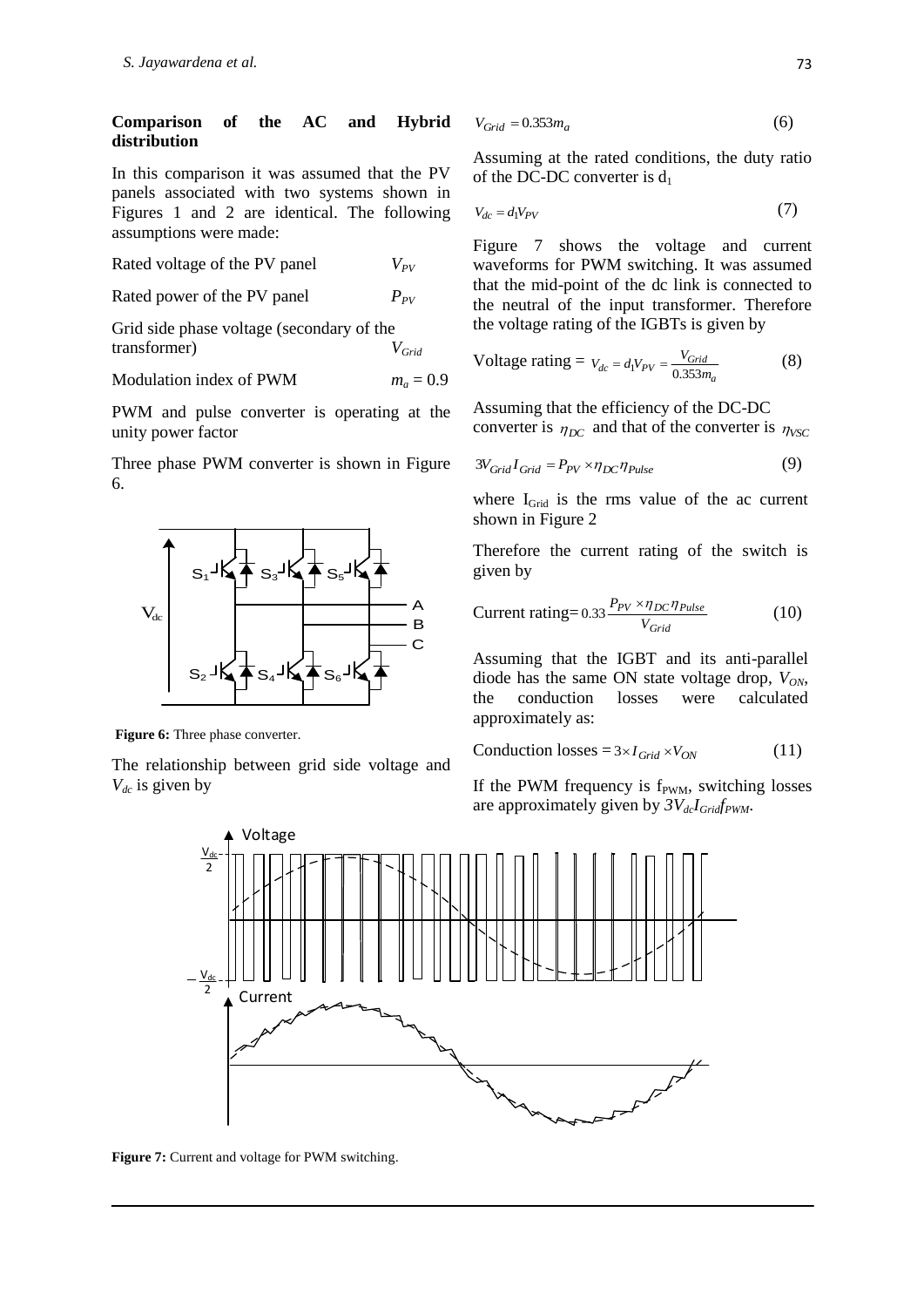For the H-bridge converter shown in Figure 5, the relationship between grid side voltage and *Vdc* is given by

$$
V_{Grid} = V_{dc} \tag{12}
$$

Assuming at the rated conditions, the duty ratio of the DC-DC converter is  $d_2$ 

$$
V_{dc} = d_2 V_{PV} \tag{13}
$$

Figure 8 shows the voltage and current waveforms for pulse switching. Therefore the voltage rating of the IGBTs is given by

$$
Voltage rating = V_{dc} = d_2 V_{PV} = V_{Grid}
$$
 (14)

Assuming that the efficiency of the DC-DC converter is  $\eta_{DC}$  and that of the converter is *pulse*

$$
V_{Grid}I_{Grid} = \eta_{PV} \times \eta_{DC} \eta_{Pulse}
$$
 (15)

where  $I_{\text{Grid}}$  is the rms value of the ac current shown in Figure 4

Therefore the current rating of the switch is given by

$$
Current rating = \frac{P_{PV} \times \eta_{DC} \eta_{Pulse}}{V_{Grid}} \tag{16}
$$

Assuming that the ON state voltage drop of IGBT is *VON*, the conduction losses were calculated approximately as:

$$
Conduction losses = 2I_{Grid} \times V_{ON} \tag{17}
$$

If the switching frequency is *fpulse,* switching losses are approximately given by *VdcIGridfpulse*.

Table 1 summarises the components and their ratings required for the current scheme and the proposed scheme to interface the PV array to 33 kV network.



**Figure 8:** Current and voltage for pulse switching.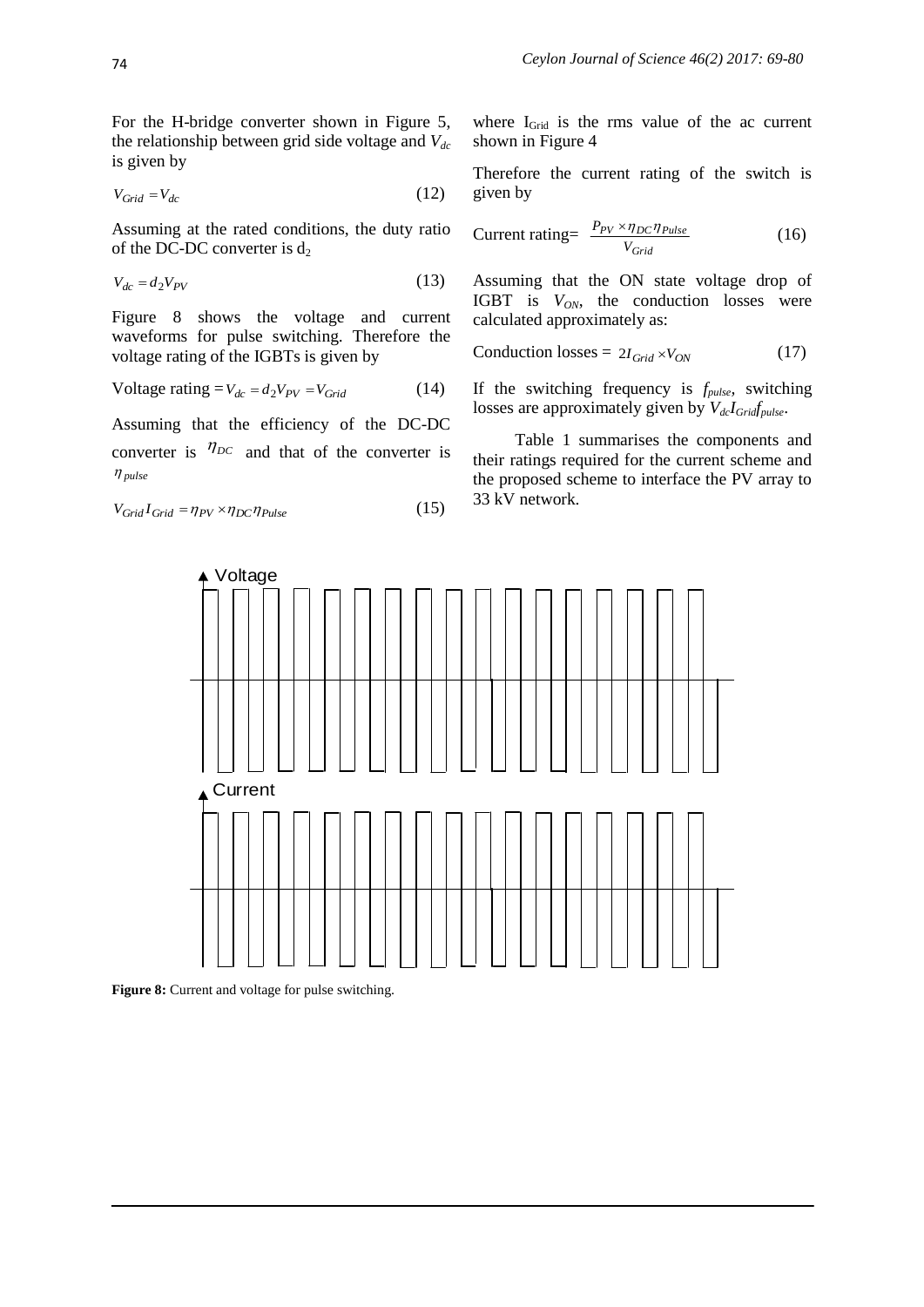|                                      | <b>AC</b> distribution                                                              | <b>Hybrid</b>                                                     | Comparison                                                                                                                                                      |  |  |
|--------------------------------------|-------------------------------------------------------------------------------------|-------------------------------------------------------------------|-----------------------------------------------------------------------------------------------------------------------------------------------------------------|--|--|
|                                      |                                                                                     | distribution                                                      |                                                                                                                                                                 |  |  |
|                                      |                                                                                     | Power electronic converters                                       |                                                                                                                                                                 |  |  |
| No of IGBTs                          | 6                                                                                   | 4                                                                 | AC distribution scheme<br>requires more IGBTs than the<br>proposed scheme                                                                                       |  |  |
| Voltage rating of<br><b>IGBTs</b>    | $d_1V_{PV}$                                                                         | $d_2V_{PV}$                                                       | From equations $(8)$ and $(14)$ ,<br>$d_1/d_2$ is 3.15                                                                                                          |  |  |
| Current rating of<br><b>IGBTs</b>    | $0.33 \frac{P_{PV} \times \eta_{DC} \eta_{VSC}}{V_{Grid}}$                          | $P_{PV} \times \eta_{DC} \eta_{pulse}$<br>$\bar{V}_{\text{Grid}}$ | Current rating of the IGBTs<br>required for the proposed<br>scheme is 3 time that of the AC<br>scheme                                                           |  |  |
| Switching pattern                    | PWM switching                                                                       | Square wave<br>switching                                          | In order to minimise the size of<br>the filter required, PWM<br>switching should perform in<br>higher frequency than square<br>wave switching                   |  |  |
| Conduction losses in<br><b>IGBTs</b> | $3 \times I_{\text{Grid}} \times V_{\text{ON}}$                                     | $2I_{\text{Grid}}$ $\times$ $V_{\text{ON}}$                       | Conduction losses are higher in<br>the AC scheme                                                                                                                |  |  |
| Switching losses in<br><b>IGBTs</b>  | $3V_{dc}I_{Grid}f_{PWM}$                                                            | $V_{dc}I_{Grid}f_{pulse}$                                         | Since $f_{\text{PWM}}>> f_{\text{pulse}}$ swiching<br>losses are much higher in the<br>AC scheme                                                                |  |  |
|                                      |                                                                                     | 132/33 kV Transformer                                             |                                                                                                                                                                 |  |  |
| VA rating                            | Equal to the total load<br>Both carries VA rating of all AC loads plus all DC loads |                                                                   |                                                                                                                                                                 |  |  |
| Cu losses                            | Equal as both transformers are identical                                            |                                                                   |                                                                                                                                                                 |  |  |
| Iron losses                          | Only 50 Hz current flows                                                            | High frequency                                                    | Iron losses include hysteresis                                                                                                                                  |  |  |
|                                      | thus iron losses are less                                                           | current flows in the<br>secondary thus                            | losses proportional to $fB^x$ and                                                                                                                               |  |  |
|                                      |                                                                                     | losses are high                                                   | eddy current losses proportional<br>to $f^2B^2$                                                                                                                 |  |  |
| 33/1 kV Transformer                  |                                                                                     |                                                                   |                                                                                                                                                                 |  |  |
| Winding arrangement                  | Three phase 50 Hz                                                                   | A single phase high                                               | The foot-print of the single                                                                                                                                    |  |  |
| & foot print                         | transformer                                                                         | frequency<br>transformer                                          | phase high frequency<br>transformer is much smaller<br>than the 3-phase transformer.                                                                            |  |  |
| Cu losses                            | $3I_{pv,p}^2R_p$                                                                    | $I_{pv,1p}^2 R_{1p}$                                              | Per phase current in AC scheme<br>will be lower than single-phase<br>transformer. Thus Cu losses in<br>the hybrid distribution may be<br>higher than AC scheme. |  |  |
| Iron losses                          | Only 50 Hz current flows<br>thus iron losses are less.                              | High frequency<br>current flows thus<br>losses are high           | AC scheme utilises a 3-limb or<br>5-limb core thus core area is<br>much higher than that required<br>for the high frequency<br>transformer. This increases the  |  |  |

losses.

## **Table 1:** Comparison of the AC and hybrid distribution of PV.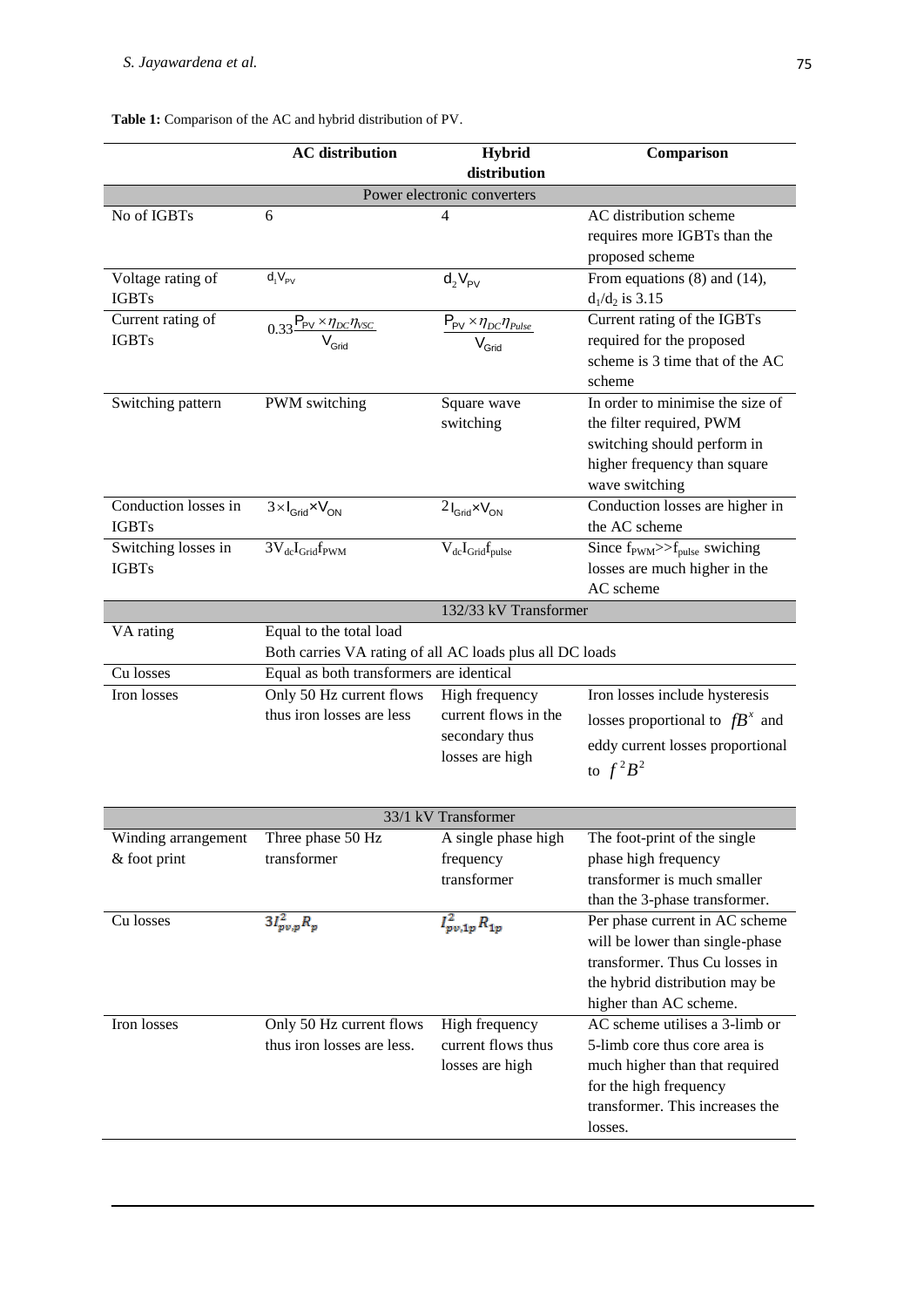| 33/0.4 kV Transformer    |                             |                        |                                |  |  |
|--------------------------|-----------------------------|------------------------|--------------------------------|--|--|
| Winding arrangement      | Three phase two winding     | Three phase three      | Even though the proposed       |  |  |
| $&$ foot print           | transformer                 | winding transformer    | scheme has a secondary and     |  |  |
|                          |                             |                        | tertiary windings the addition |  |  |
|                          |                             |                        | of their VA rating is equal to |  |  |
|                          |                             |                        | the VA rating of the secondary |  |  |
|                          |                             |                        | of the AC scheme. Therefore    |  |  |
|                          |                             |                        | the foot print may be          |  |  |
|                          |                             |                        | comparable.                    |  |  |
| <b>Conduction losses</b> | Three phase transformer     | Three phase            | As the VA ratings of both      |  |  |
|                          | Cu loss plus all the losses | transformer Cu loss    | schemes are equal and the      |  |  |
|                          | in the downstream AC to     | plus losses in the     | losses associated with AC to   |  |  |
|                          | DC converters               | rectifier that used to | DC converter is high, the      |  |  |
|                          |                             | convert pulse output   | conduction losses of the AC    |  |  |
|                          |                             | to DC                  | scheme may be much higher      |  |  |
| Iron losses              | Only 50 Hz current flows    | High frequency         |                                |  |  |
|                          | thus iron losses are less.  | current flows thus     |                                |  |  |
|                          |                             | losses are high        |                                |  |  |

**Table 2:** System parameters.

| Component               | <b>Parameter</b>                        | <b>Value</b>   |
|-------------------------|-----------------------------------------|----------------|
| PV array                | No of modules in series                 | 27             |
|                         | No of modules in parallel               | 58             |
|                         | No of cells in series per module        | 60             |
|                         | No of cell sting in parallel per module | $\overline{2}$ |
|                         | Power output of each module             | 250 W          |
|                         | Open circuit voltage of the module      | 37.8 V         |
|                         | Short circuit current of the module     | 8.89 A         |
|                         | Cell area                               | 78 mm x 156 mm |
|                         | Series resistance                       | $0.02 \Omega$  |
|                         | Shunt resistance                        | $1000 \Omega$  |
|                         | Diode ideality factor                   | 1.0694         |
| High frequency transfer | Ratio                                   | 1:10 kV        |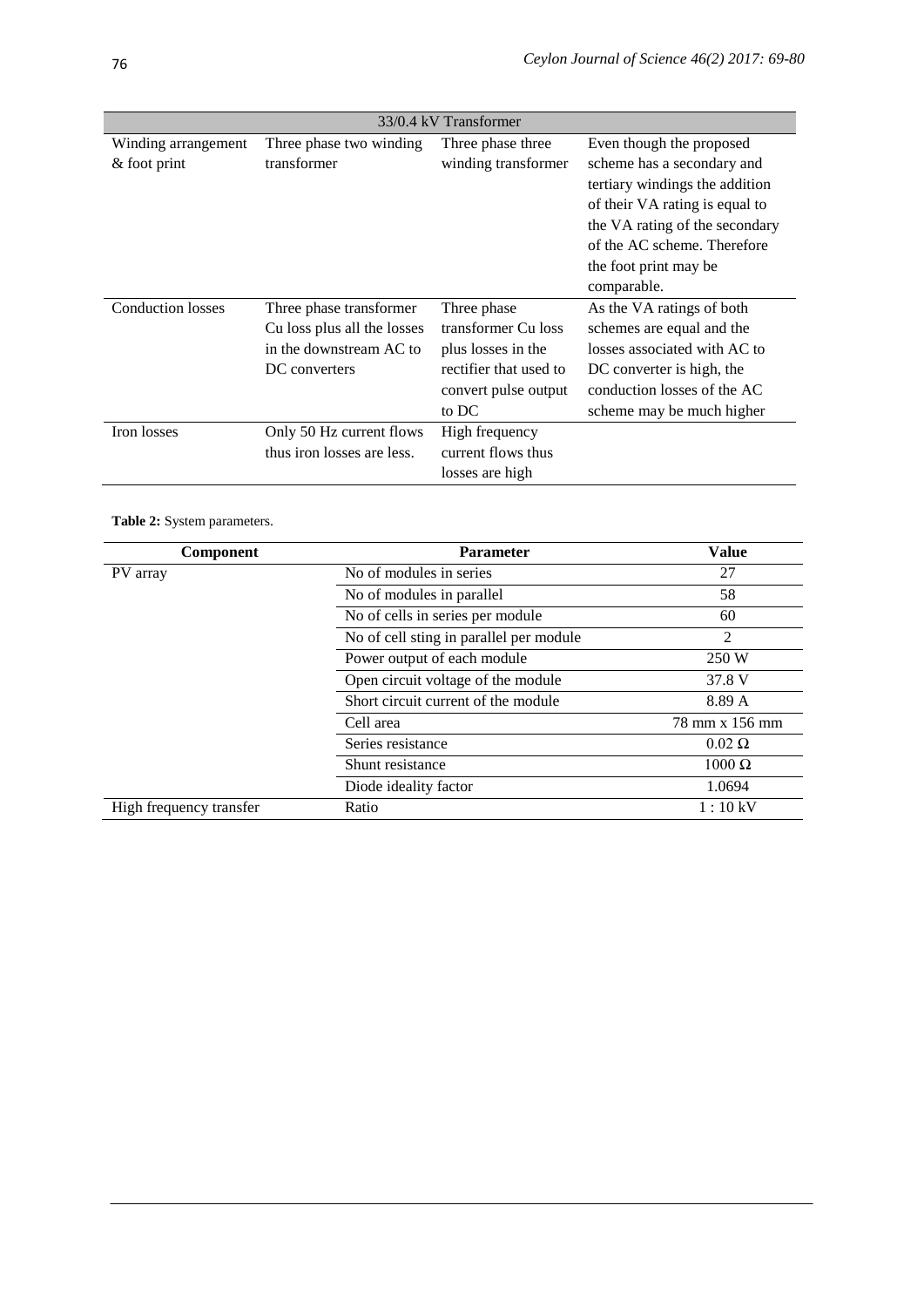

All voltages are in V

**Figure 9:** Voltage at different points.

#### **SIMULATION STUDY**

#### **System under study**

In order to perform the simulation study the system parameters given in Table 2 were used.

Ratios of the three winding transformer was selected such that per phase secondary AC voltage is equal to 230 V and DC voltage is equal to 380 V.

From equation (4), the rms value of the AC voltage *V*  $\sqrt{3k' \times \frac{33 \times 10^3}{5}}$  = 230 3  $=\sqrt{3k' \times \frac{33 \times 10^3}{\sqrt{2}}} = 230$  and

$$
k'=0.007
$$

From equation (5), the DC voltage  $=3k''\left|v_{pulse}(t)\right|=380\,\mathrm{V}$ 

Since  $|v_{puls}(t)| = 27 \times 31.2$  (output voltage of the PV array) x 10 (pulse transformer ratio) =  $8.5$ kV.

Therefore,  $k'' = 0.015$ 

### **Simulation results**

The circuit shown in Figure 2 was implemented in PSCAD/EMTDC simulation environment. It was assumed that the AC load is unity power factor. Figures 9 and 10 show the PV array output and three winding transformer currents and voltages. The PV panel was open until 0.1 sec and then connected to the circuit.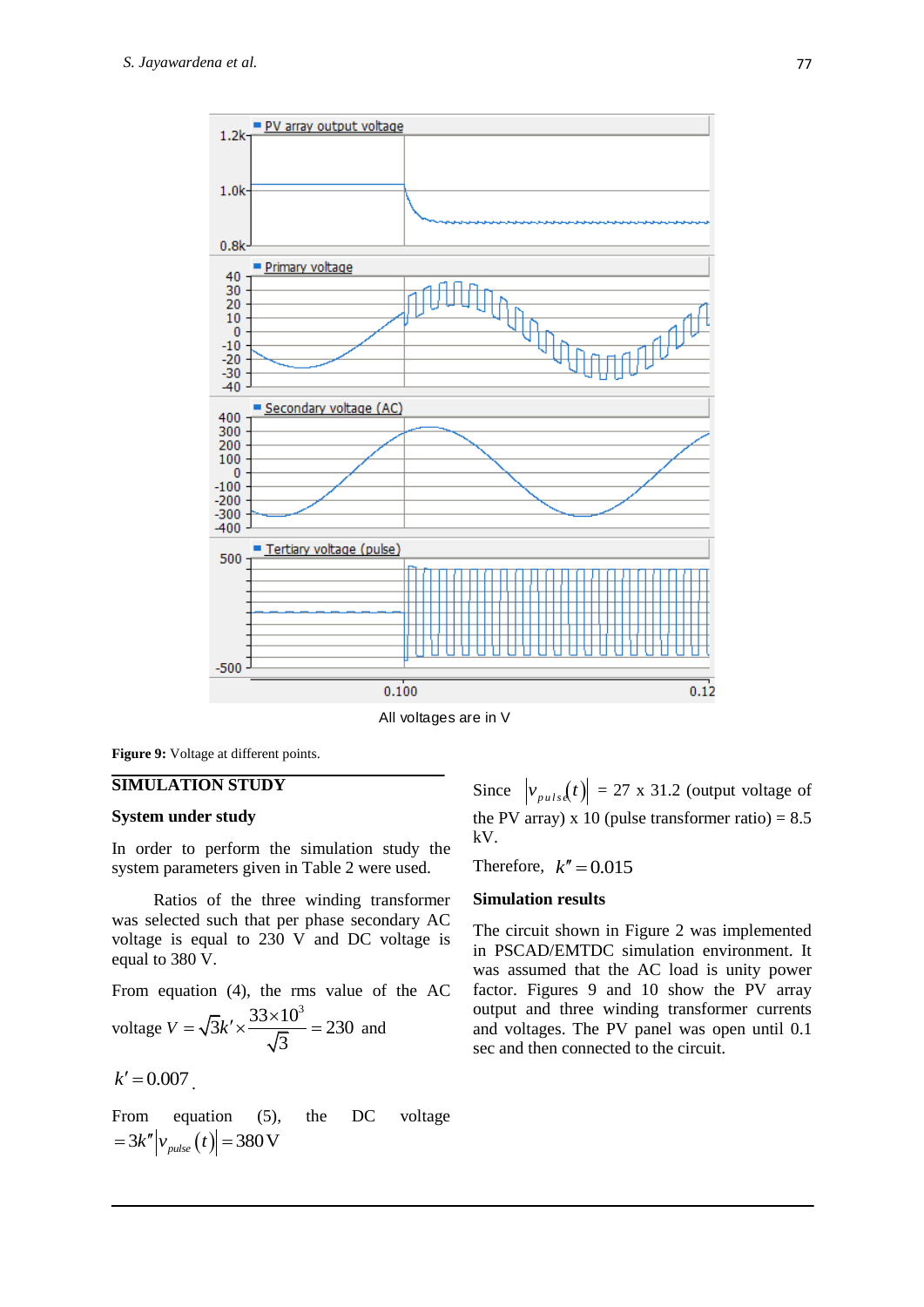

All currents are in A

Figure 10: Currents at different points.

## **PRACTICAL IMPLEMENTATION**

In laboratory implementation shown in Figure 11, two similar types of transformers were used as the injection transformer and the separation transformer. Transformer tapping voltages were used accordingly. They are rated at 2 kVA with a primary voltage of 220 V and Secondary/Tertiary voltage of 63.5 V.

After the injection of pulse voltage into the neutral point of the injection transformer secondary, the hybrid waveform was obtained. Pulse signal is superimposed on AC signal as shown in [Figure 1](#page-10-0)2.

Figure 13 shows the output of the separation transformer. As can be seen both AC and pulsed DC can be extracted from the separation transformers.

Secondary and tertiary voltages expected for given input voltages were calculated using equations (4) and (5). They are compared in Table 4. Even though the output voltage of both injection and separation transformers are comparable, the output pulse voltage shows a considerable difference. This is mainly due to the distorted pulse voltage obtained experimentally (Figure 13(b)).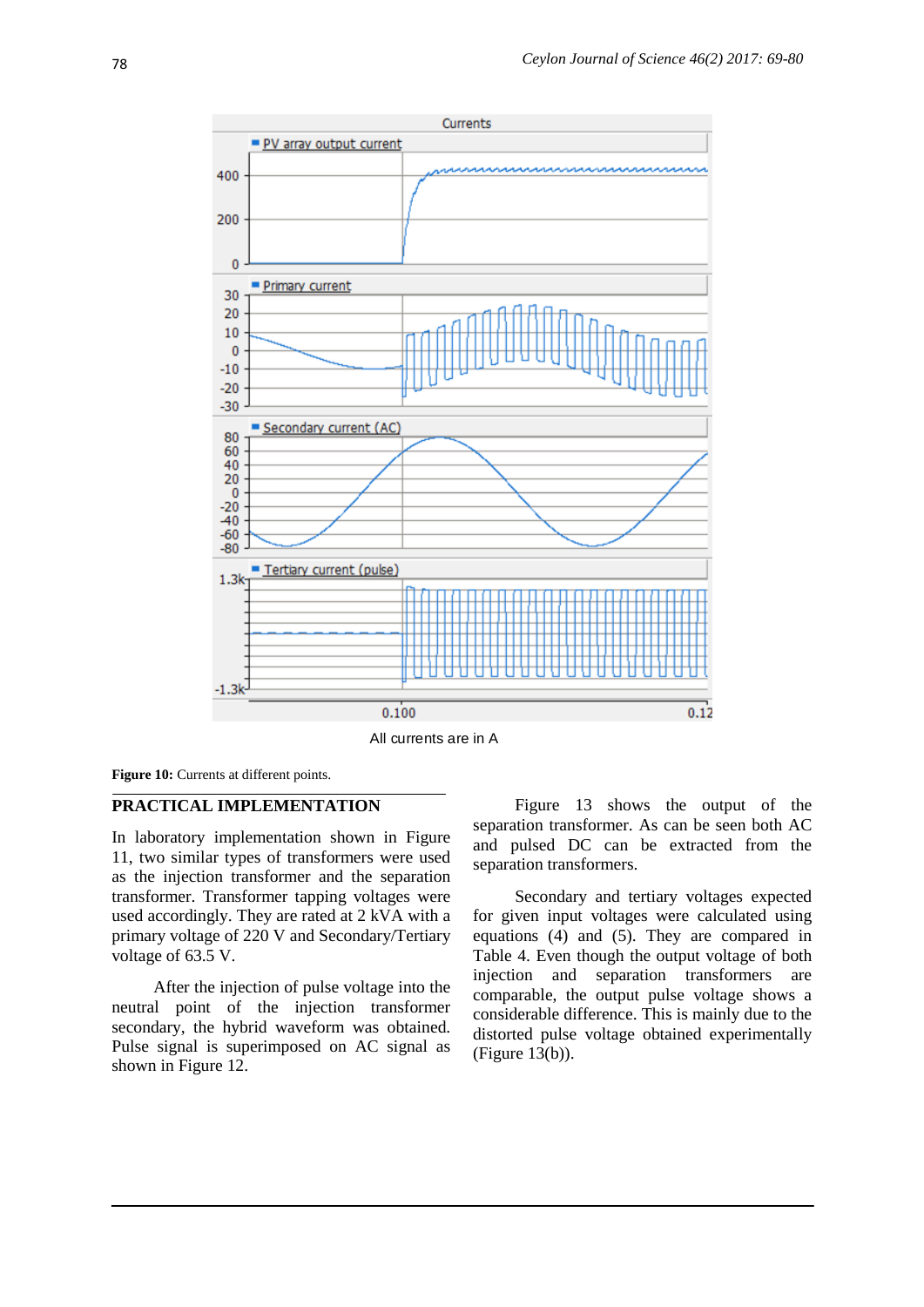

Figure 11: Laboratory setup.



<span id="page-10-0"></span>Figure 12: Output of the injection transformer when 12V pulse is injected from the neutral.



**Figure 13**: Outputs of separation transformer. (a) AC voltage from the secondary. (b) Pulse voltage from the tertiary.